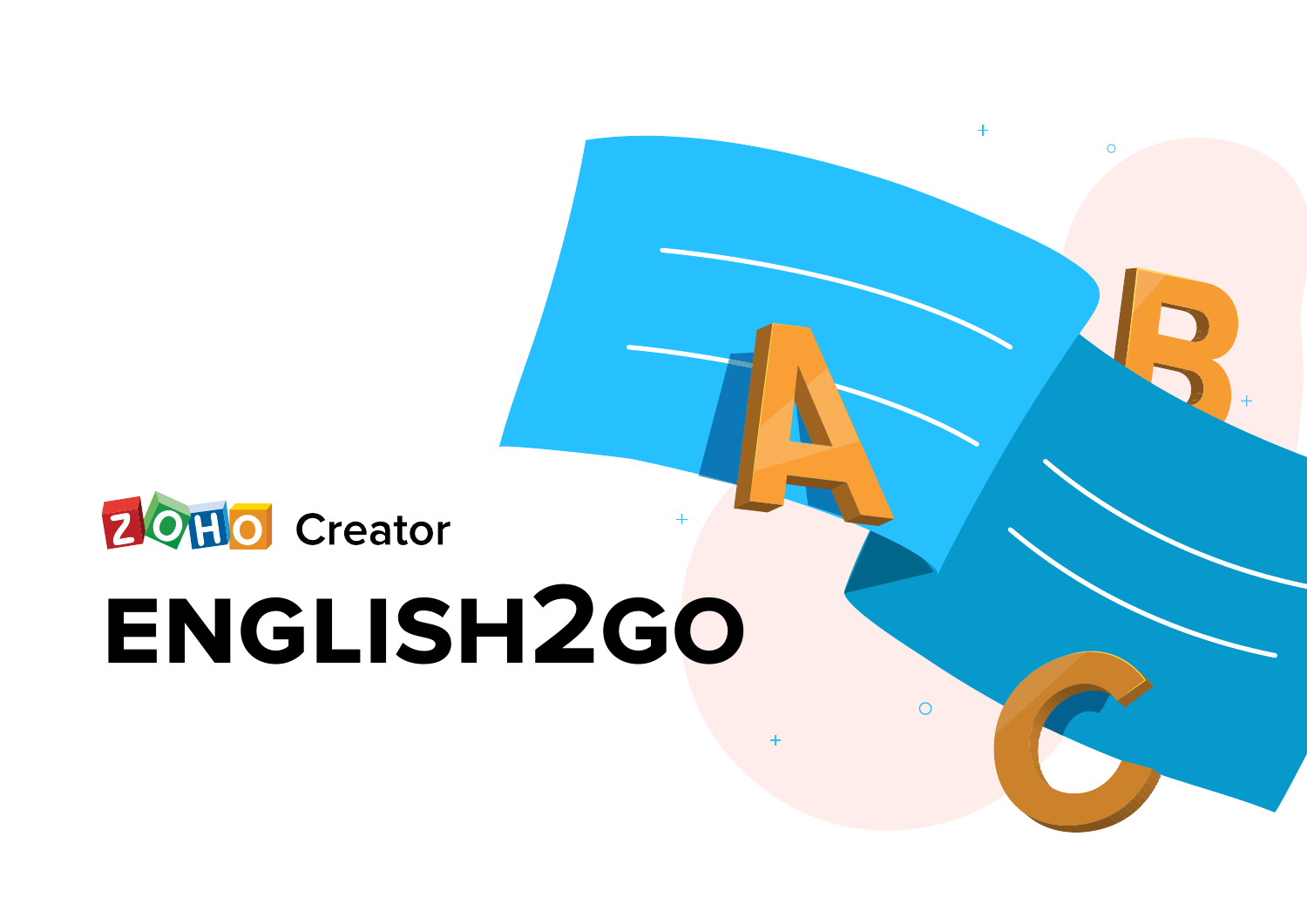# **Teaching English to the corporate world.**

There's no escaping the fact that, to survive in the corporate world, we need a universal tongue. And English, which borrows bits and pieces from many different languages, evolved as the natural choice for a lingua franca.

However, importing the language to corporations in countries who had little exposure to English was altogether another challenge, one that required meticulous planning and execution.

At a time when non-English-speaking countries were grappling with the new language, an entrepreneur named George Thiess founded English2Go, an academy that teaches English to corporates in Costa Rica. The response was immediate and massive, and English2Go quickly became the go-to institution for companies that were looking to improve their English proficiency.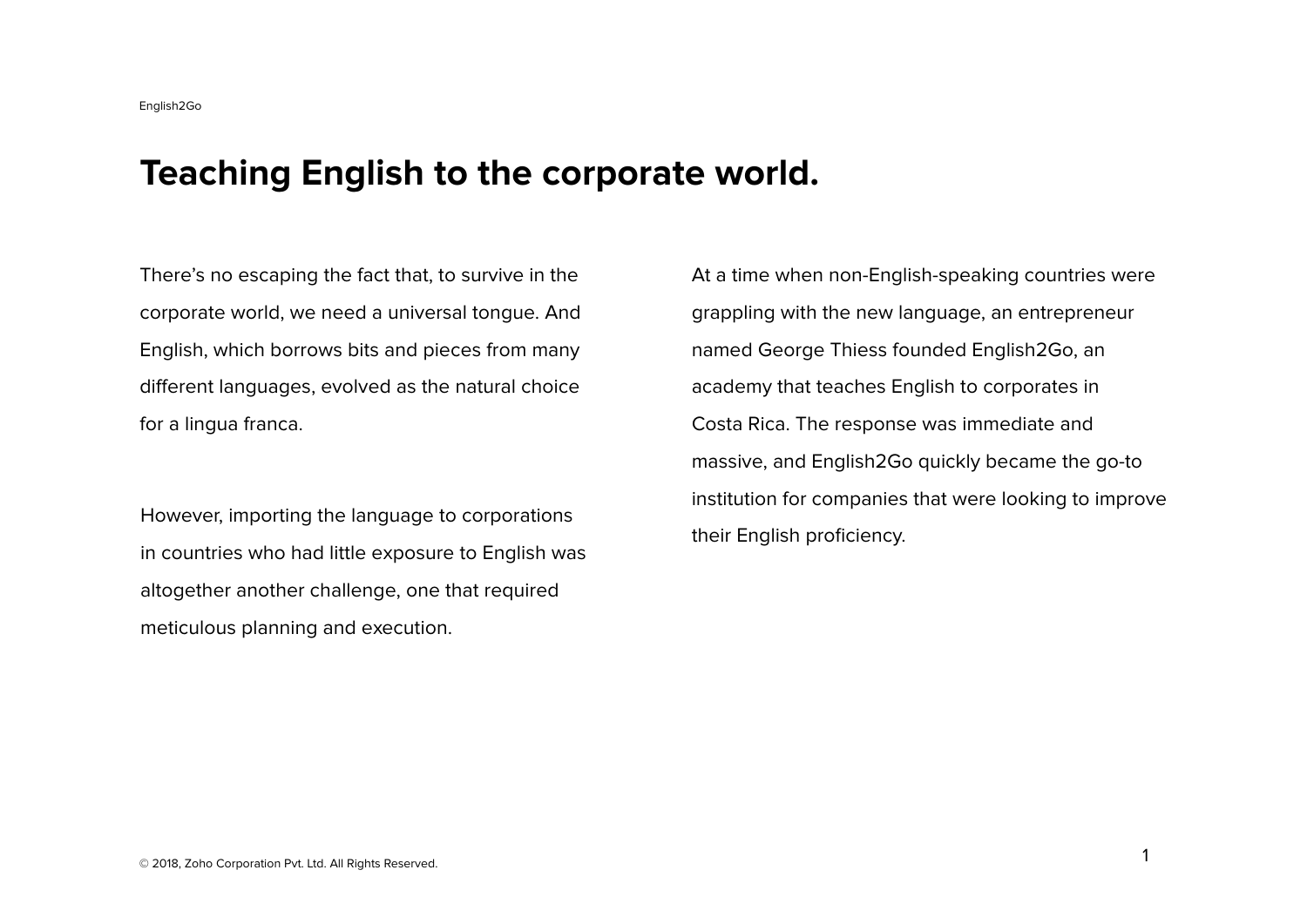**Helping businesses break the language barrier.**<br>
English 2Go's mode of operation is quite unique.<br>
Thiess then schedules classes and assigns the<br>
Thiess history and explicit speakers who teach<br>
to corporate workers, as we English2Go's mode of operation is quite unique. Thiess hires native English speakers who teach corporate workers, as well as individuals and households. The teachers are either from around town or are hired on a contract basis from other places, and there may be anywhere between 12 and 20 of them at a given time.The teachers are hired as needed; when there's a surge in requests, the teachers hired increase in proportion.

Thiess then schedules classes and assigns the teachers to them, after which they travel to the venue and teach the classes.

For every lesson they give, teachers and students log their attendance on sheets for Thiess's reference, who then decides the teachers' pay based on the hours logged.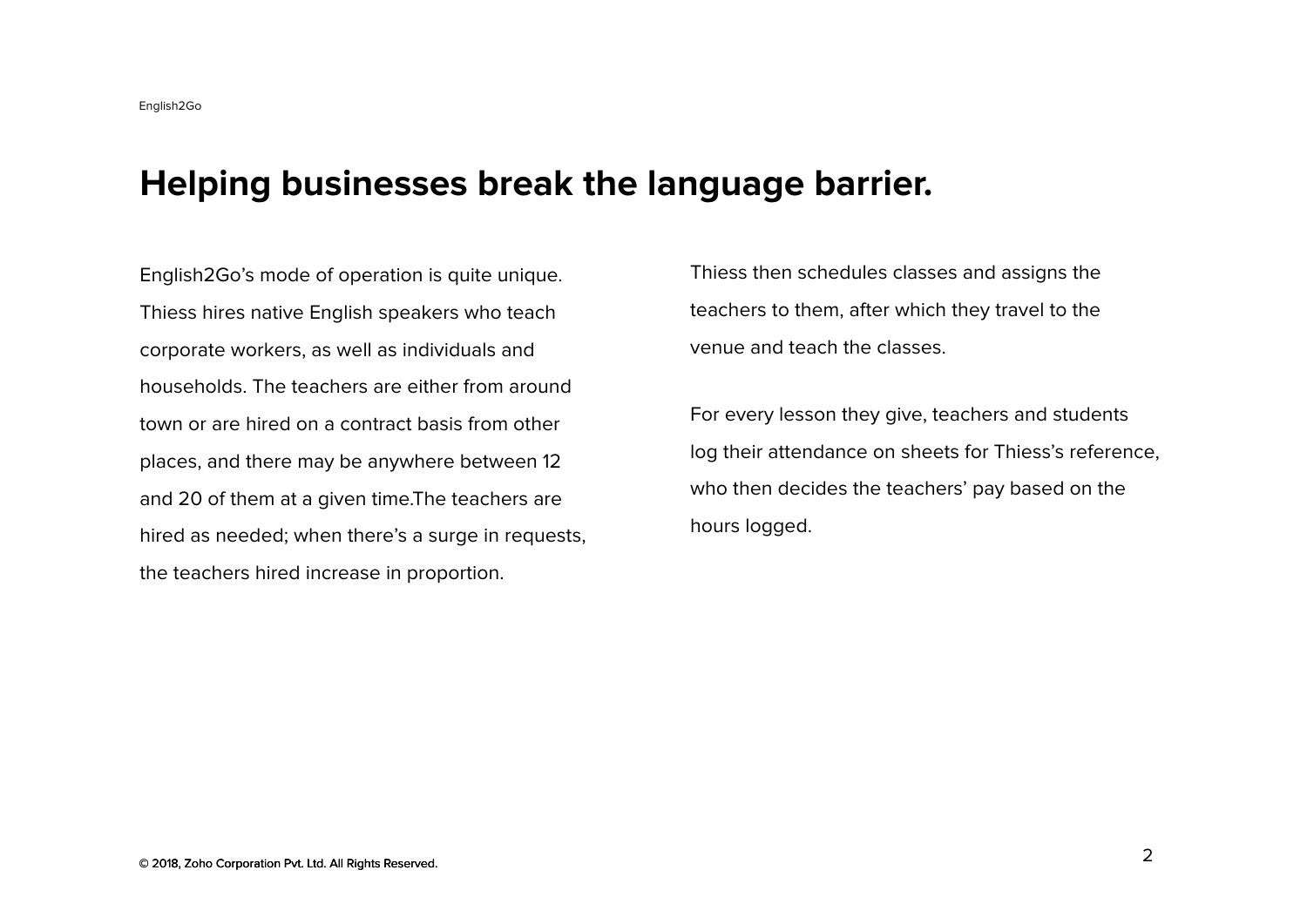

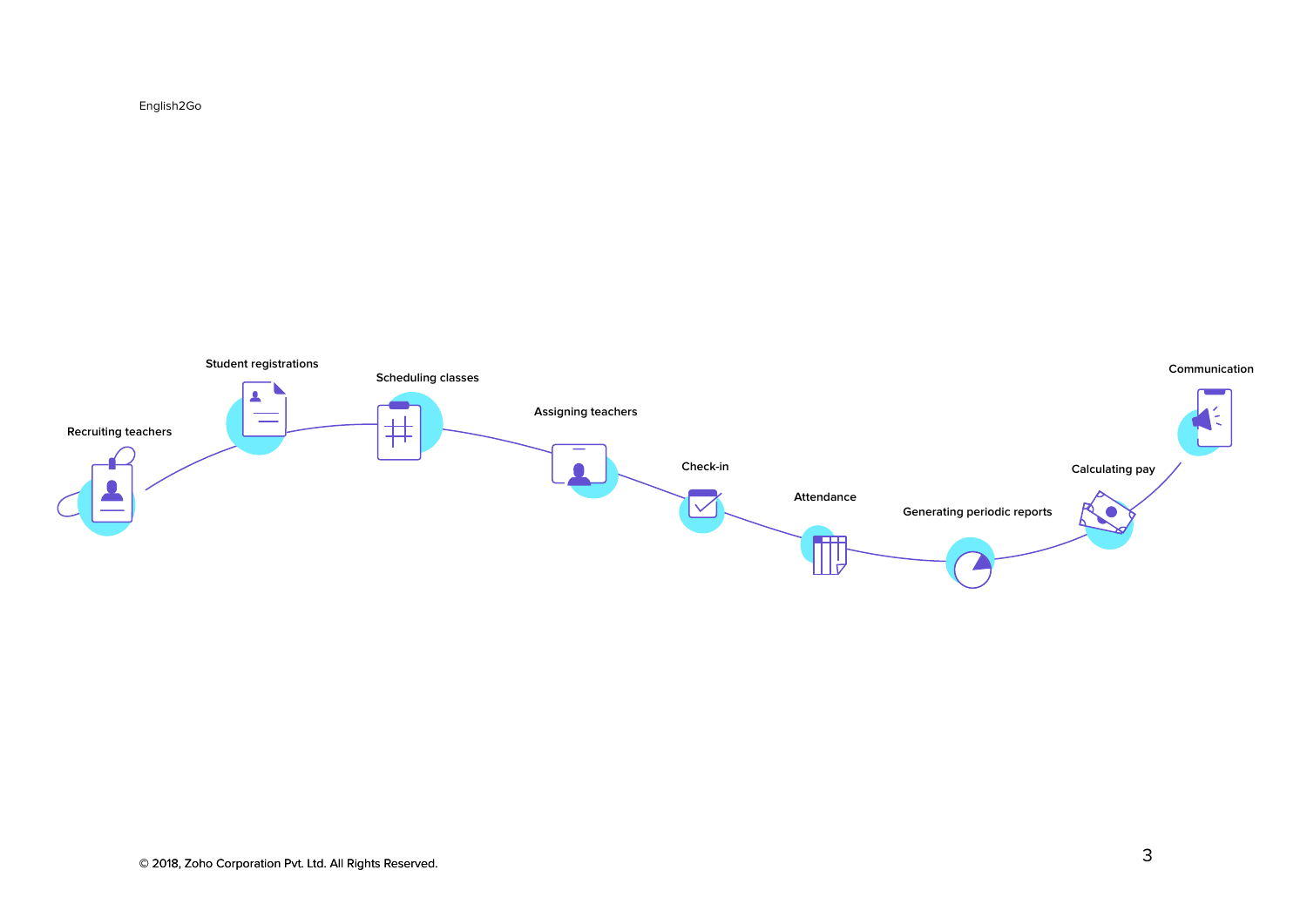# **The menace of paper time sheets.**



In an institution where teachers are required to work away from their office, maintaining accurate records of classes taught and hours spent is paramount. In the first ten years of operation, teachers and students did their logging on paper time sheets.

And in doing so, they ran into countless problems.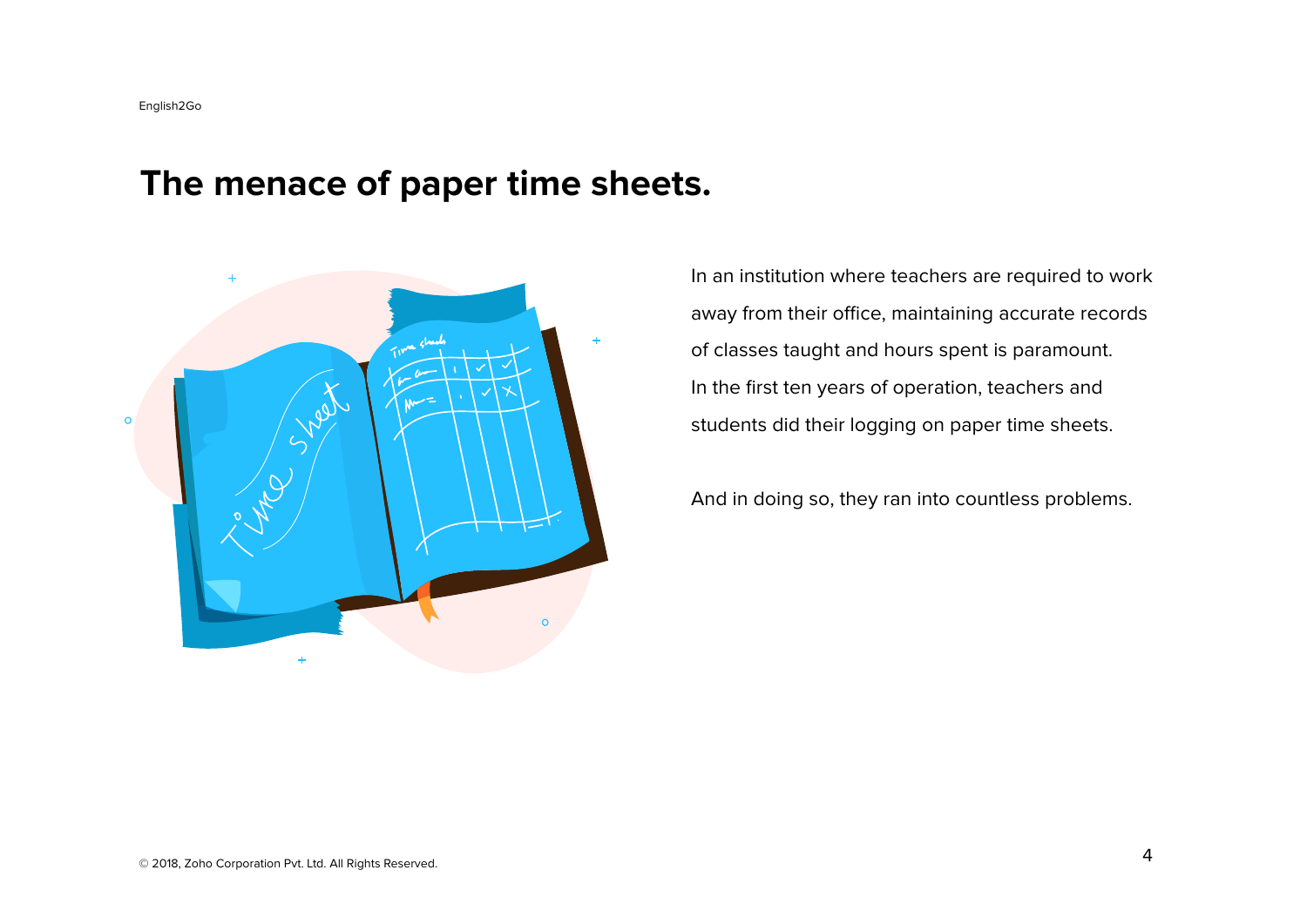#### **Bits of data everywhere.**

With a growing clientele, it became increasingly difficult to draw coherence from data scattered across time sheets. Thiess and his team had to spend five to six hours every week for two weeks to compile all that data into reports. This flagged the frequency of reports at one set every two weeks, and with growing data, caused large delays in reporting.

Huge gaps in information were caused by manual errors, which made us look extremely inefficient.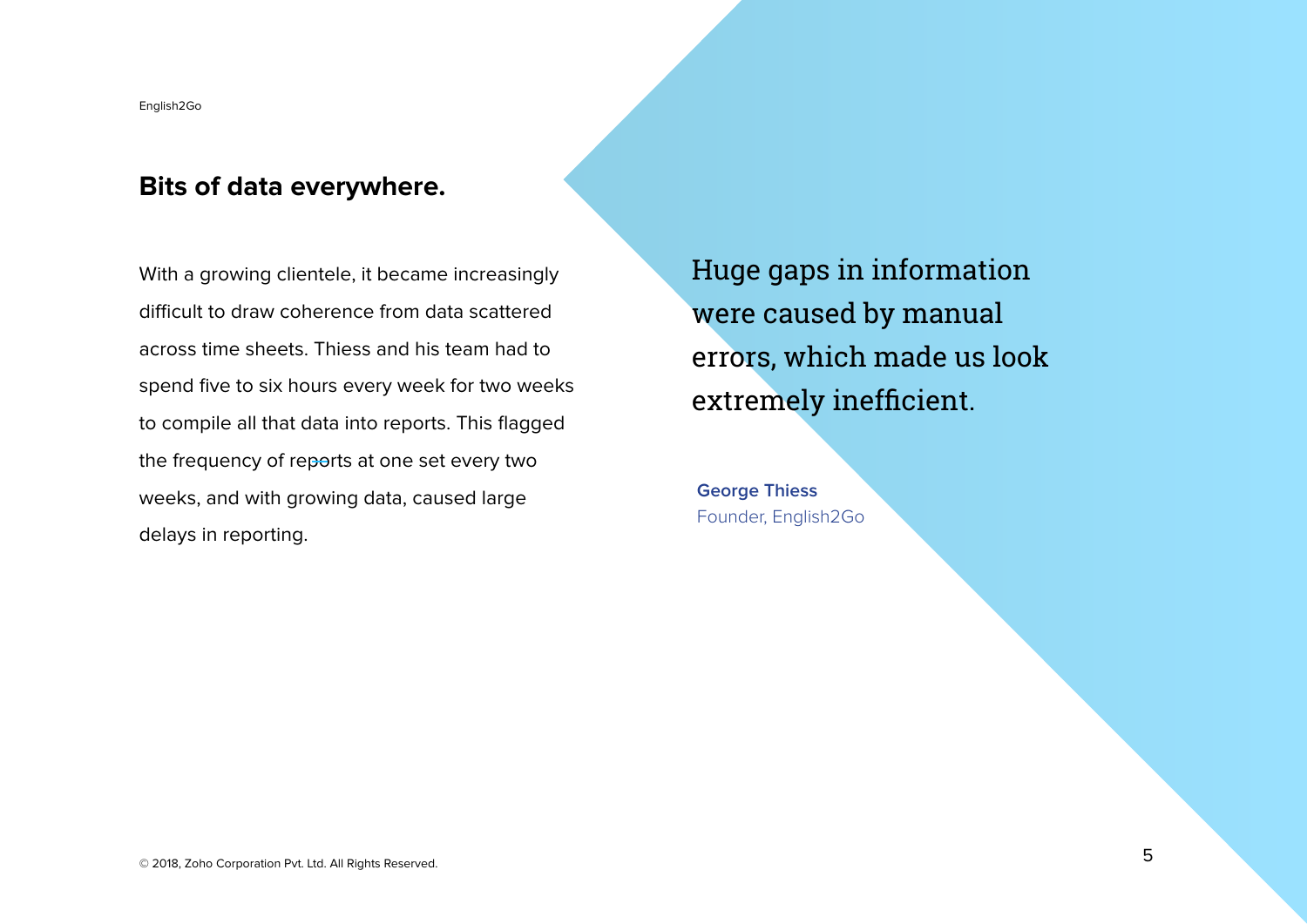#### **Chaotic cancelling and rescheduling.**

When a student or a teacher cancelled a class, they were required to pass the information on to the party concerned. They then entered details of the cancelled class with the reasons for cancellation on the time sheets.

For the amount of classes that averaged around 50 to 60 a week with different teachers, paper time sheets were wrought with confusion. Sometimes, teachers would miss filling out the sheets or enter the details wrong, and this stirred up quite a storm in determining charges and salary payments, as they were calculated based on the number of hours taught.

The problem was further exacerbated by manual errors in calculating pay, causing untold chaos.

The admin, at the behest of teachers and students, would schedule compensatory classes to make up for the lost hours. But the details of classes lost and rescheduled were scattered across multiple time sheets, and keeping track of them was a Herculian task.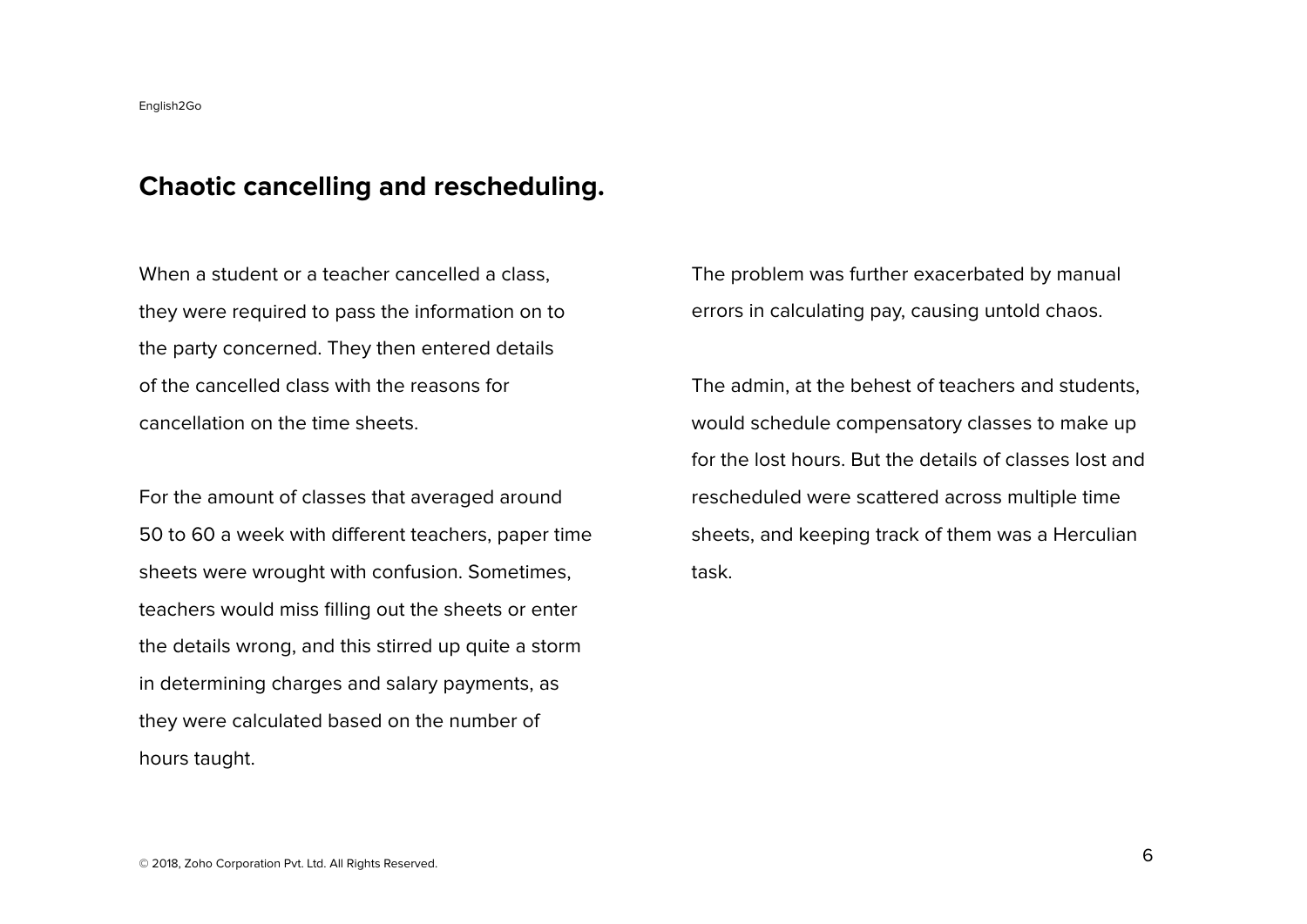### **Huge gaps in communication.**

Since teachers are required to travel to the student's location for classes, communication is key. Passing on information was via email or phone, which had to be done individually, causing unnecessary delays. The problem blew up when a student canceled a class, and the information reached the teacher while they were on their way, in which case the journey was all for naught.

Aside from the wasted travel, there was also the problem of the cancellation time. Classes canceled after a certain cut-off time entitled the teacher to full payment, while those done before warranted rescheduling.

Since there was no way to track cancellations in real time with paper, they were a perpetual point of contention.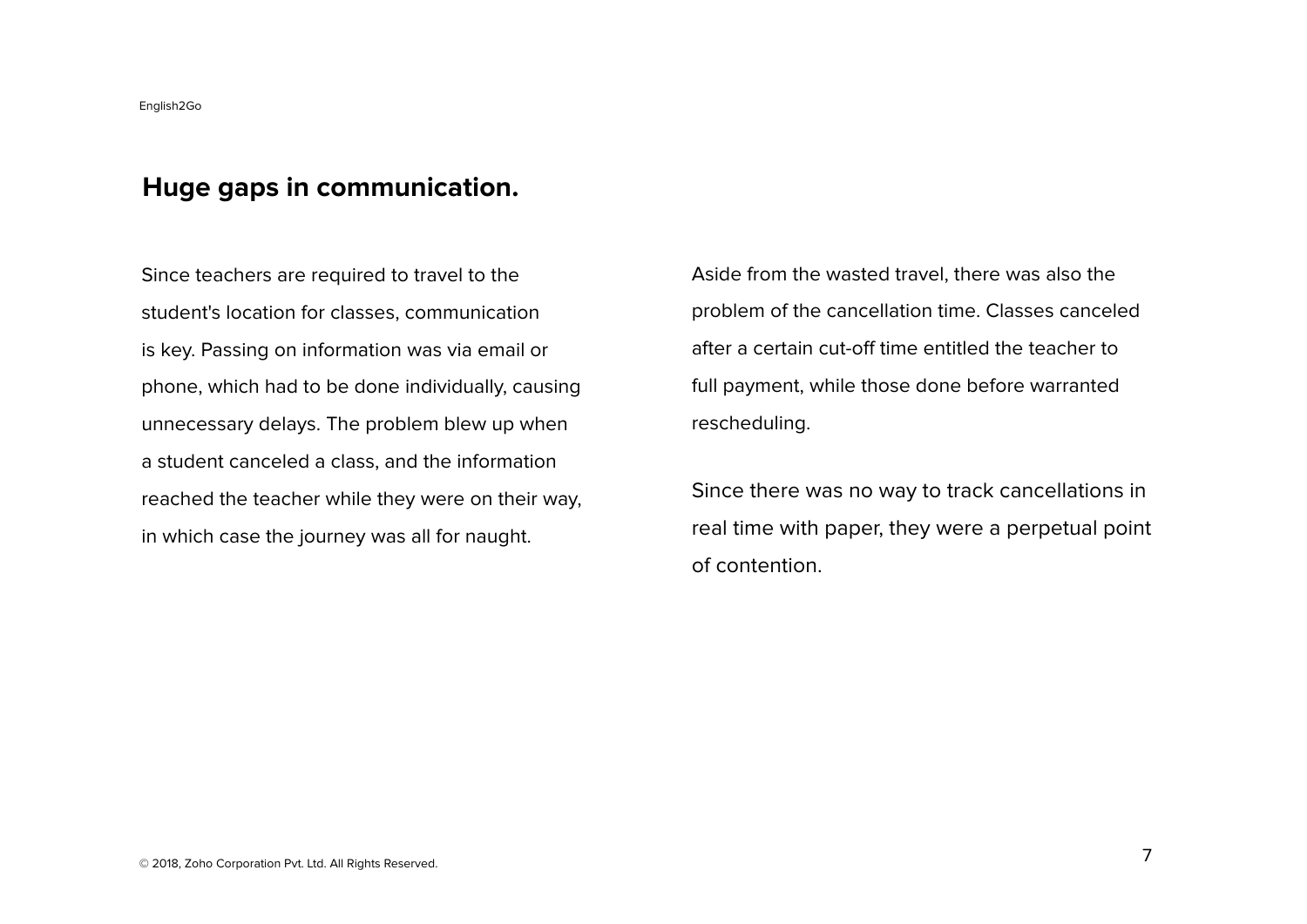# **The quest for viable software.**

The menace of paper sheets drove Thiess to search for software alternatives. No single software, however, offered what he wanted. He had to employ multiple software for his various requirements, like attendance and appointments, and they didn't come cheap.

One of the software companies we approached originally quoted \$4000 to develop the application, and later increased their price to \$16000, with no real changes in the requirement and without any explanation. This was very frustrating for us.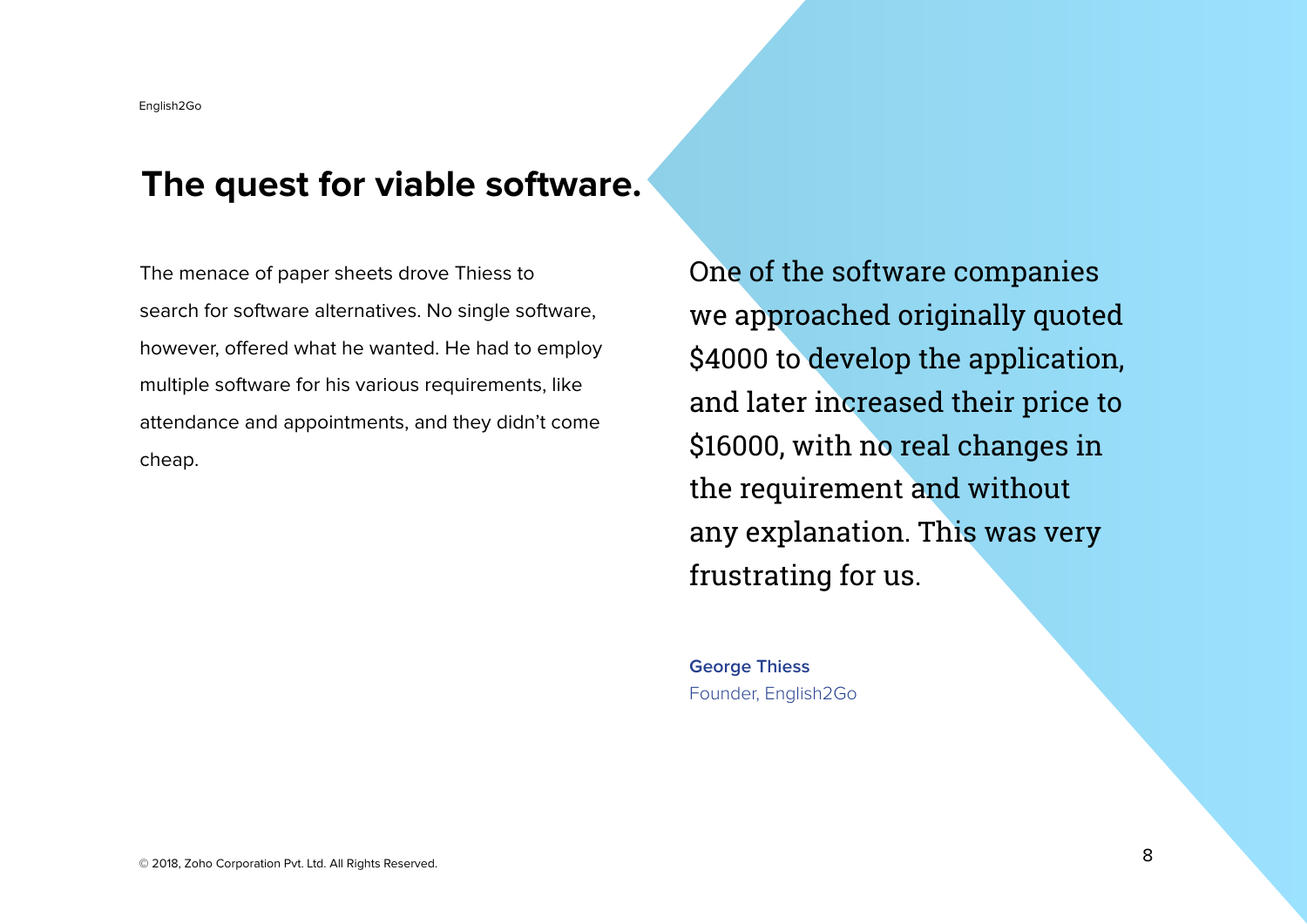# **Zoho Creator: when a revolutionary concept meets the right software.**

# I had the idea conceptualized 10 to 11 years ago. I wanted something off the shelf, but nothing was available that met my business needs.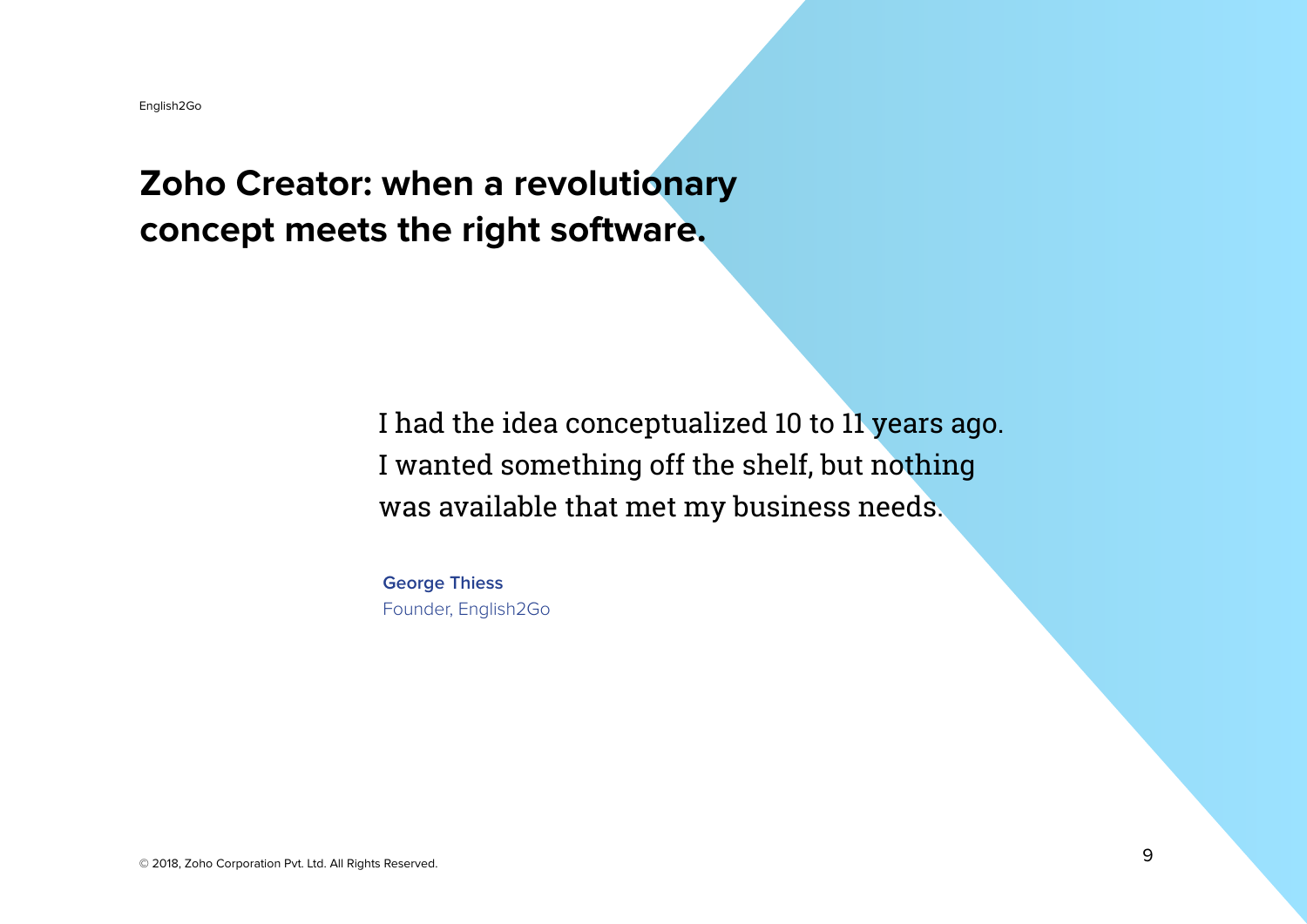

Thiess's relentless search finally led him to Zoho Creator, and he never had to go anywhere else. With just the one app he built on Creator, he had all of his organization's needs met, and then some.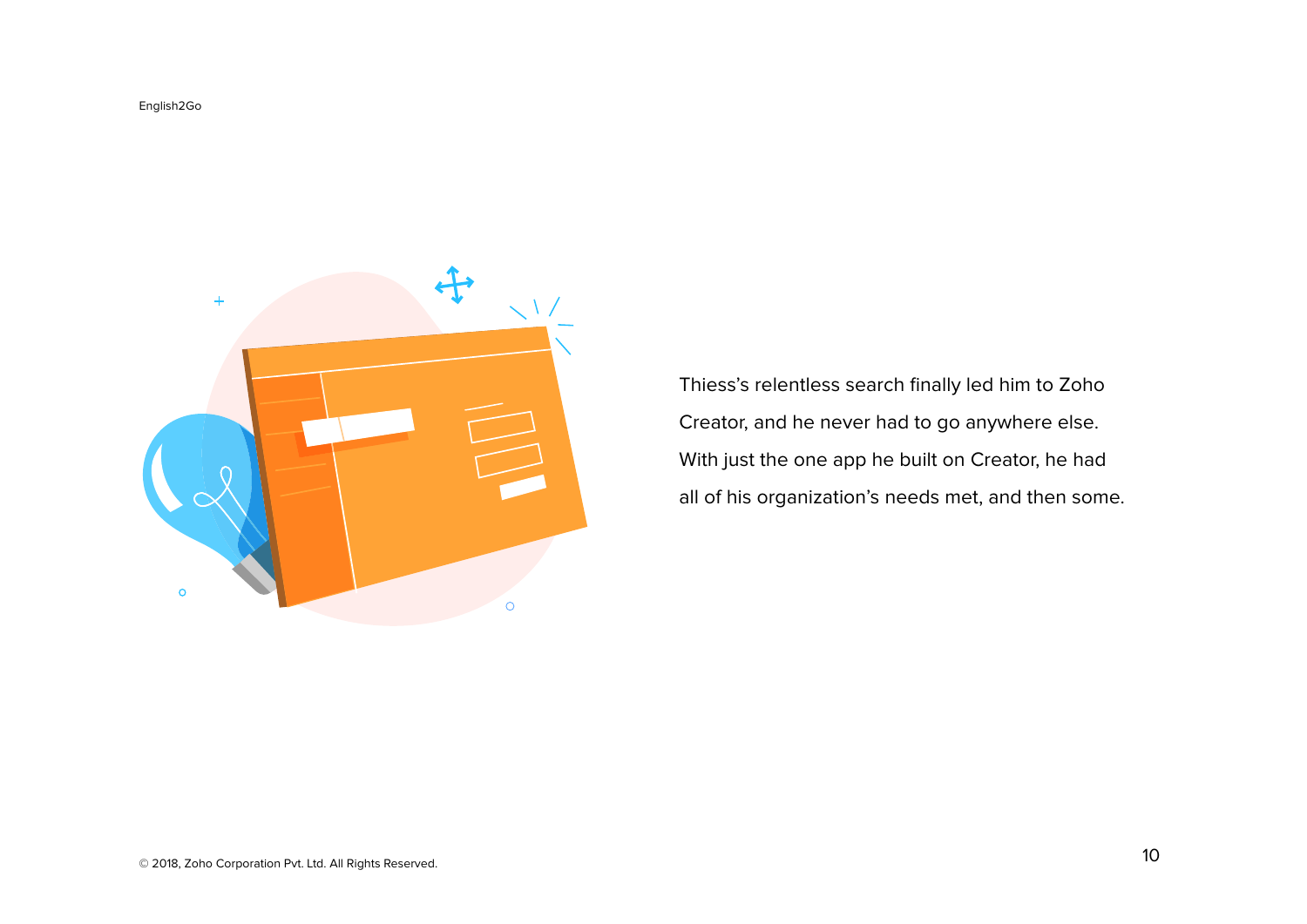#### **Course Management.**

The app is an amalgamation of modules for all processes, from scheduling classes to paying teachers. Each module has its own forms, reports, and scripts to automate workflows. The app, apart from streamlining disconnected processes, also reinforced communication between the admin, teachers, students, and HR managers.

#### **An end to conflicting schedules.**

When the admin sets a class schedule, it gets populated in a calendar report along with the assigned teachers. Conflicts are avoided by sending automatic alerts when there's an

overlap in the classes or teachers. When an instructor completes their class, they key the class details in to the app, which then updates the teacher on the remaining classes for that period. The app also calculates teachers' pay based on the hours logged, spelling the end of manual errors.

#### **Explicitly defined roles and permissions.**

The app clearly demarcates stakeholders into roles, with each one given a specific set of permissions. Actions like creating courses, scheduling classes, assigning teachers, and approving join requests from students can only be done by the admin.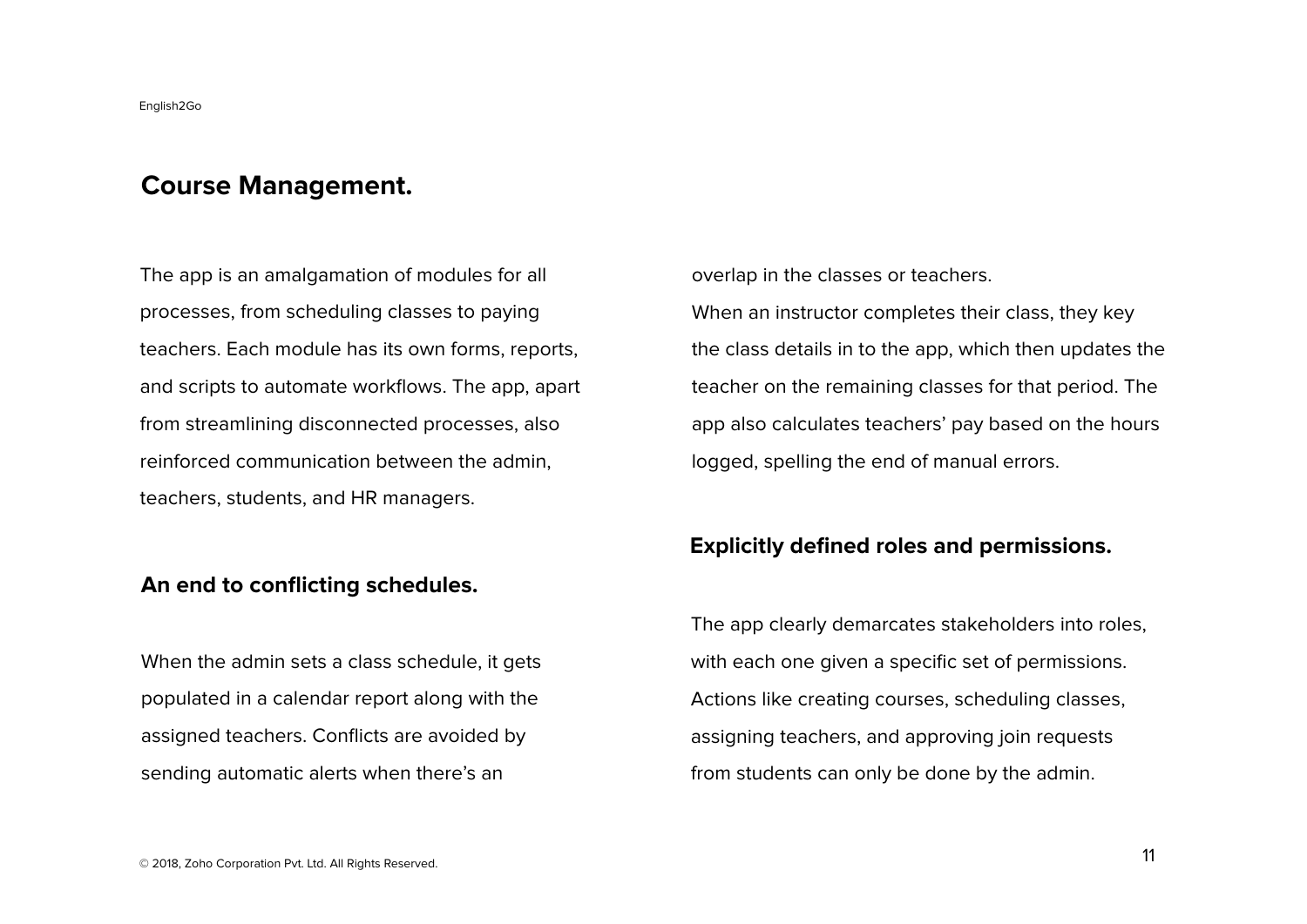This way, the confusion arising from unwarranted changes by multiple users is avoided.

#### **Chaos-free cancelling and rescheduling.**

The admin can track the cancellation of classes in real-time and decide the payment based on it. When students cancel a class before a certain cut-off time, they have the option of rescheduling it to within two weeks of the original class.The app sends reminders every five days until the class is rescheduled. If the class is cancelled after the cut-off time, the app automatically emails a copy of the cancellation policy to HR, and the teacher gets their full pay.

All scenarios are tracked on the app. Teachers get paid twice a month. The app automatically calculates their pay based on the hours logged.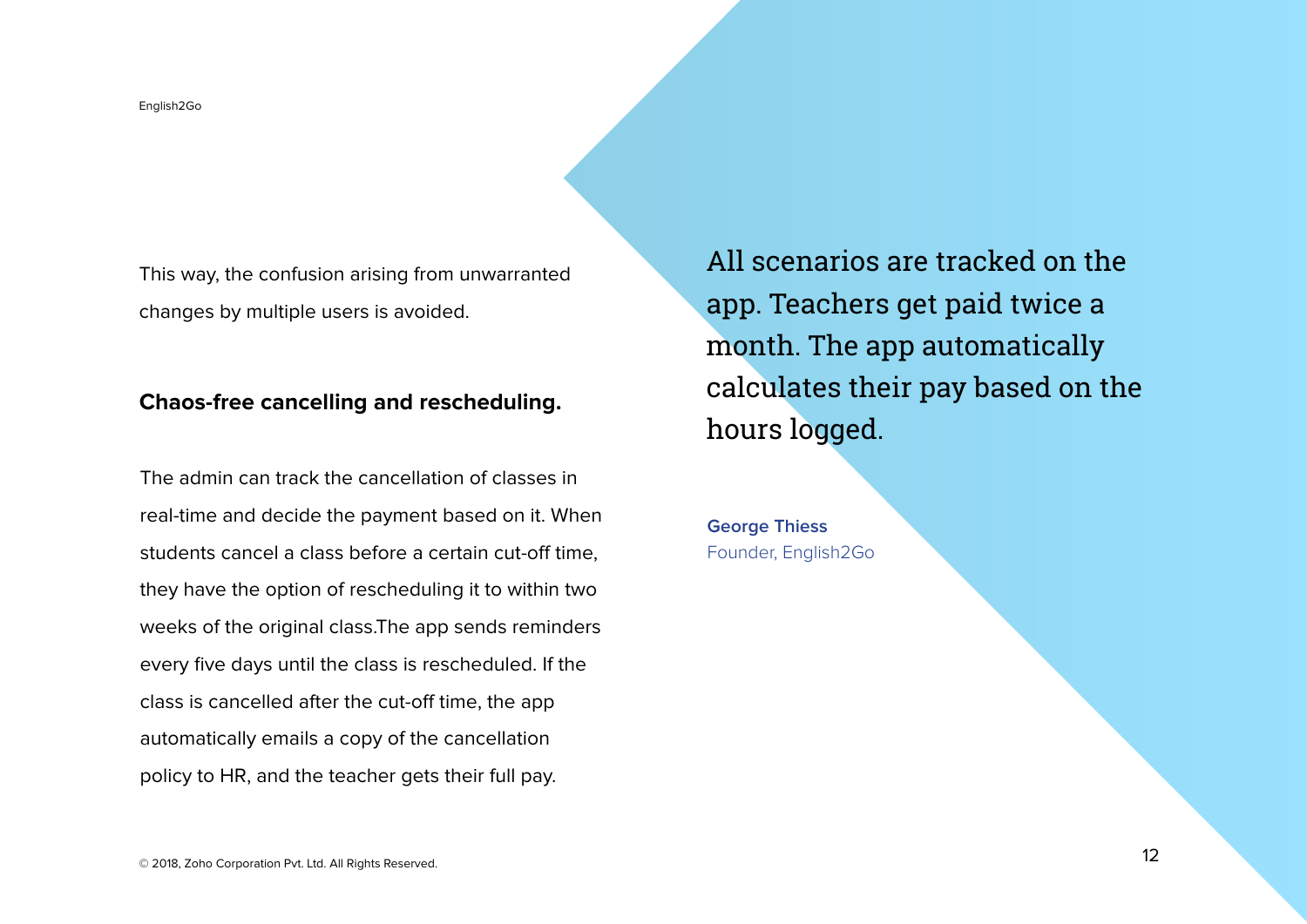#### **Real-time reporting.**

Reports are not just instantaneous, they're interactive, too. As soon as a teacher finishes a class, they log in to their portal and update the status of the class by clicking a button on the report.

The class statuses, like completed, cancelled, and rescheduled, are indicated by different colors, enabling users to view information at a glance.

We now get reports in real time. We just have to glance at them, and we get all the information we need.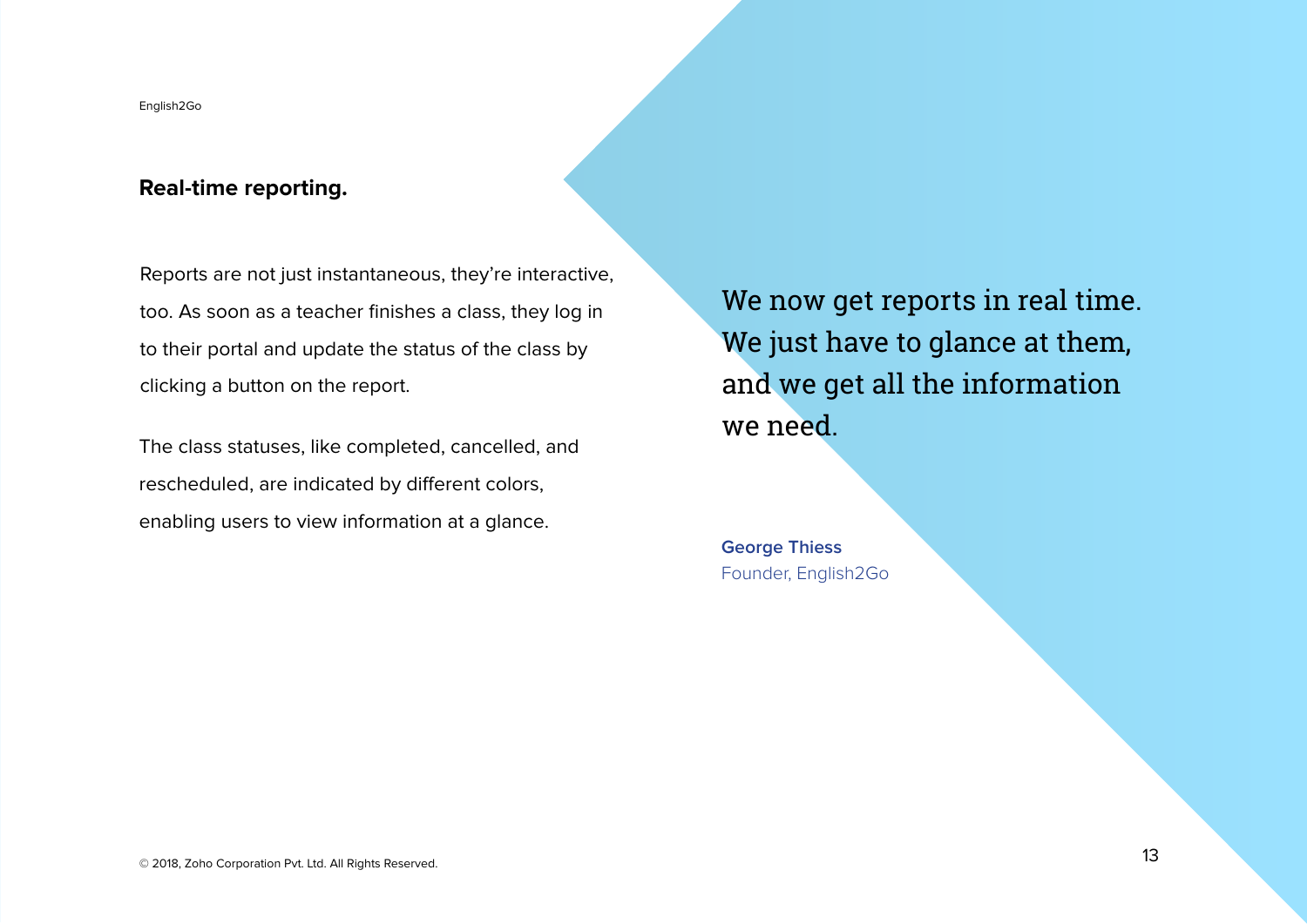The admin has access to the overall reports, while teachers and students get only the pertinent ones. Being online, the reports can be pulled out instantly, whenever there's a requirement.

What's more, reports can be compiled and generated based on a set schedule or as needed.

#### **Seamless communication.**

Whether delays, cancellations, or reschedules, the built-in email and push notification feature makes sure information reaches the right people at the right time. This has significantly reduced the losses incurred in wasted journeys for teachers and students, both in cost and time.

#### **Personalized spaces.**

The customer portal feature equips the admin, teachers, and students with portals which they can access by logging in to their respective accounts. Users can view relevant schedules, update information, send notifications, and more, all from one spot. And the best part? Users can log in from their mobile phones, anytime and anywhere.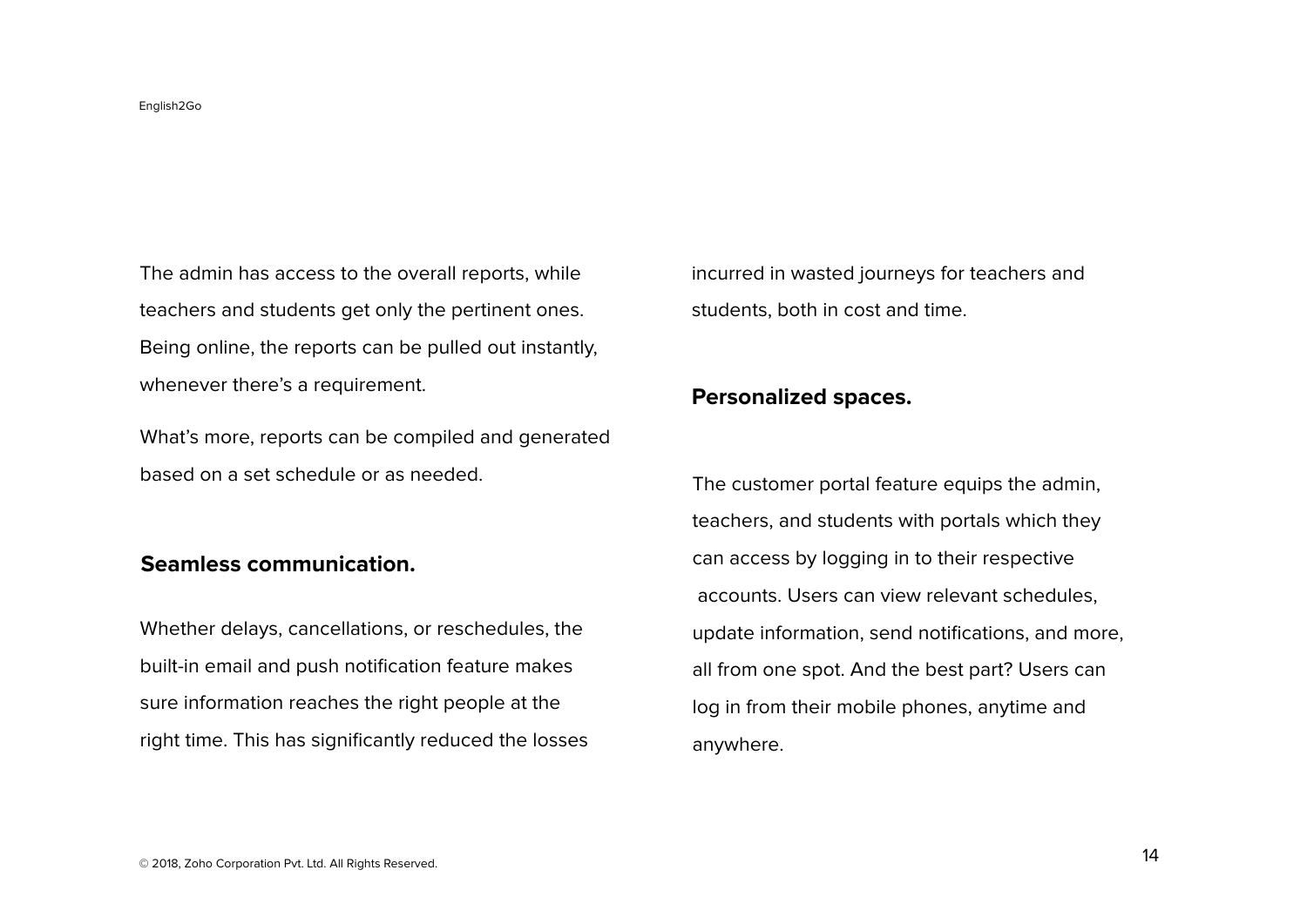#### **Taking English to the world—how Zoho Creator helped English2Go go global.**

The app shook up the way English2Go was managed and gave it a new lease on life. With an incredible increase in efficiency, Zoho Creator packed Thiess with the confidence to take his business global. What started as a tiny enterprise in Costa Rica is now doing business in Vietnam, China, Nigeria, and Bulgaria. One of Thiess's customers put it this way.

No one else had the online tracking that you have shown us.

# Way to go, English2Go!